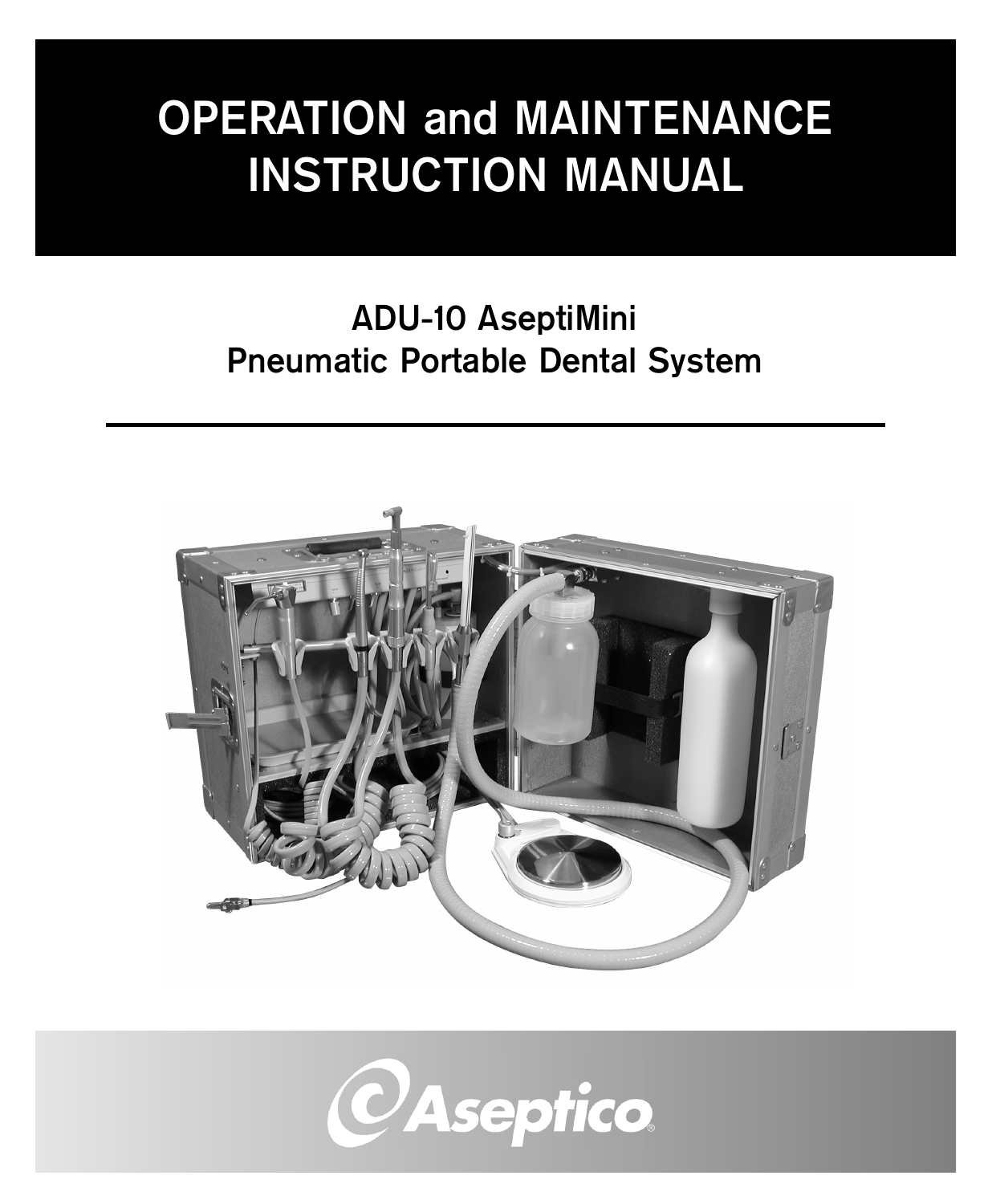# **TABLE OF CONTENTS:**

| Operation Functions 4         |  |
|-------------------------------|--|
|                               |  |
| Sterilization & Maintenance 7 |  |
|                               |  |
|                               |  |
|                               |  |

## **SPECIFICATIONS:**

| Size:         | 11.75" x 14.75" x 13.75"<br>$(30 \text{ cm} \times 37 \text{ cm} \times 35 \text{ cm})$ |
|---------------|-----------------------------------------------------------------------------------------|
| Weight:       | 24 lbs (11 kg)                                                                          |
| Power Source: | Air Connection                                                                          |
|               |                                                                                         |

*CAseptico* 

P.O. Box 1548 • Woodinville, WA 98072 8333 216th Street S.E. Woodinville, WA 98072 International (425) 487-3157 • Toll Free(800) 426-5913 www.aseptico.com • info@aseptico.com



|                 | To prevent injury to people and damage to<br>property, please heed relevant warnings and<br>remarks. They are marked as follows: |
|-----------------|----------------------------------------------------------------------------------------------------------------------------------|
|                 | <b>WARNING:</b> Serious injury or death may<br>result if ignored.                                                                |
| <b>CAUTION:</b> | Damage to property or the<br>environment may result<br>if ignored.                                                               |
| NOTF:           | Important additional<br>information and hints.                                                                                   |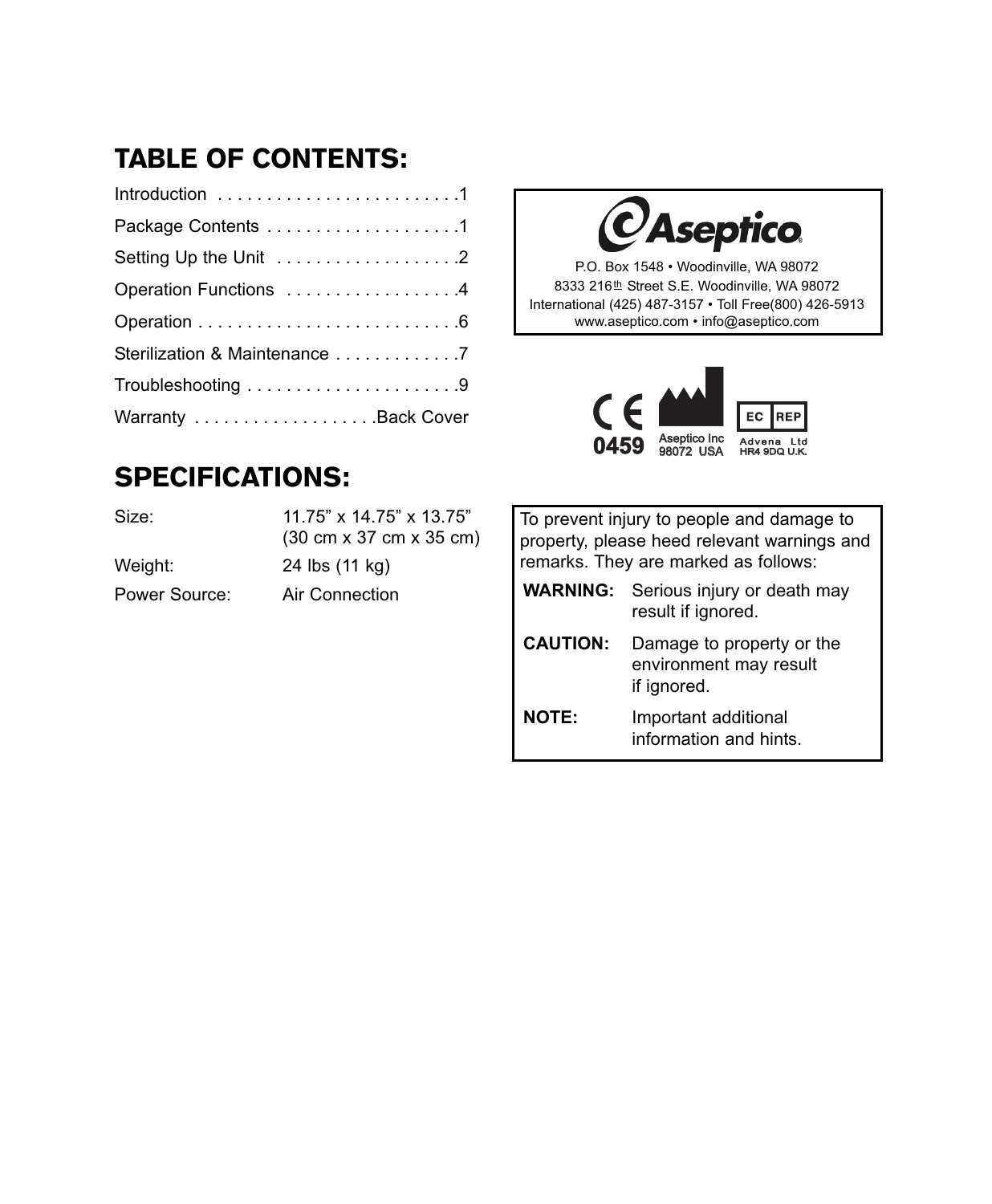Your new Aseptico ADU-10 AseptiMini delivery system is one of the finest portable pneumatic units available to the dental profession. The ADU-10 is designed for field or operatory use. The system features a three-way air/water syringe, automatic highspeed and lowspeed handpiece controls, and an optional high volume vacuum and saliva ejector vacuum. A pressurized water tank supplies water for handpiece coolant and syringe. The AseptiMini is powered by a single connection to compressed air via the air supply line.

This system is engineered to provide many years of reliable service.<br>
Places are all the instructions are wided in this area and to assess the Please read the instructions provided in this manual to receive the best and longest service from your Aseptico equipment.

Separate manuals may be provided to cover the operation and maintenance of handpieces or other accessories for your unit.

### **PACKAGE CONTENTS** PACKAGE CONTENTS

- ADU-10 System Case/Control Box
- **Highspeed and Lowspeed Handpiece Controls**
- TA-90D 3-Way Air/Water Syringe with Tips
- NWS-8 Water Reservoir
- **Accessory Tray**
- **Wet/Dry Foot Control**
- AA-21 High Volume Vacuum (Purchased separately)
- AA-25 Low Volume Vacuum (Purchased separately)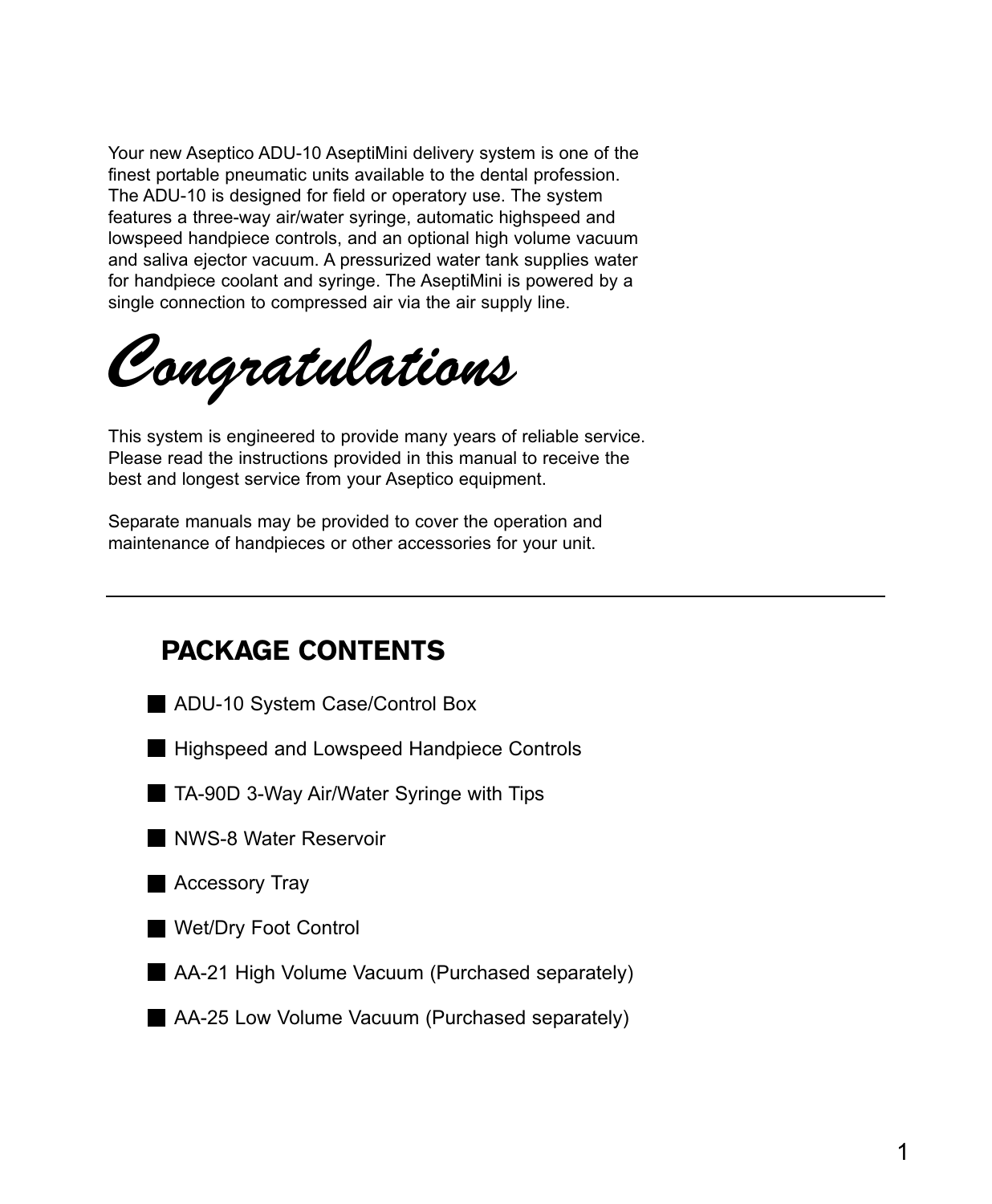### **SETTING UP THE UNIT**  $(Refer to Fig. 1)$

- 1. Place the ADU-10 AseptiMini in an upright position (the carrying handle at the top) on a flat, stable surface.
- 2. Unlatch and open the case.
- 3. Remove all protective packing materials such as foam, clear plastic wrap and gray corrugated cover on the foot control toggle switch.
- 4. Check to make sure the syringe, highspeed and lowspeed handpieces are hanging in their proper holder.
- 5. Place the foot control on the floor.
- 6. Remove the white plastic water supply tank and the high volume vacuum system (optional) from behind the storage strap and install on proper quick disconnect, just above each bottle.
- 7. To install, pull back snap ring, push bottle into quick coupler, and release.
- 8. Hang the vacuum hoses (optional) in their holders on the holder bar.

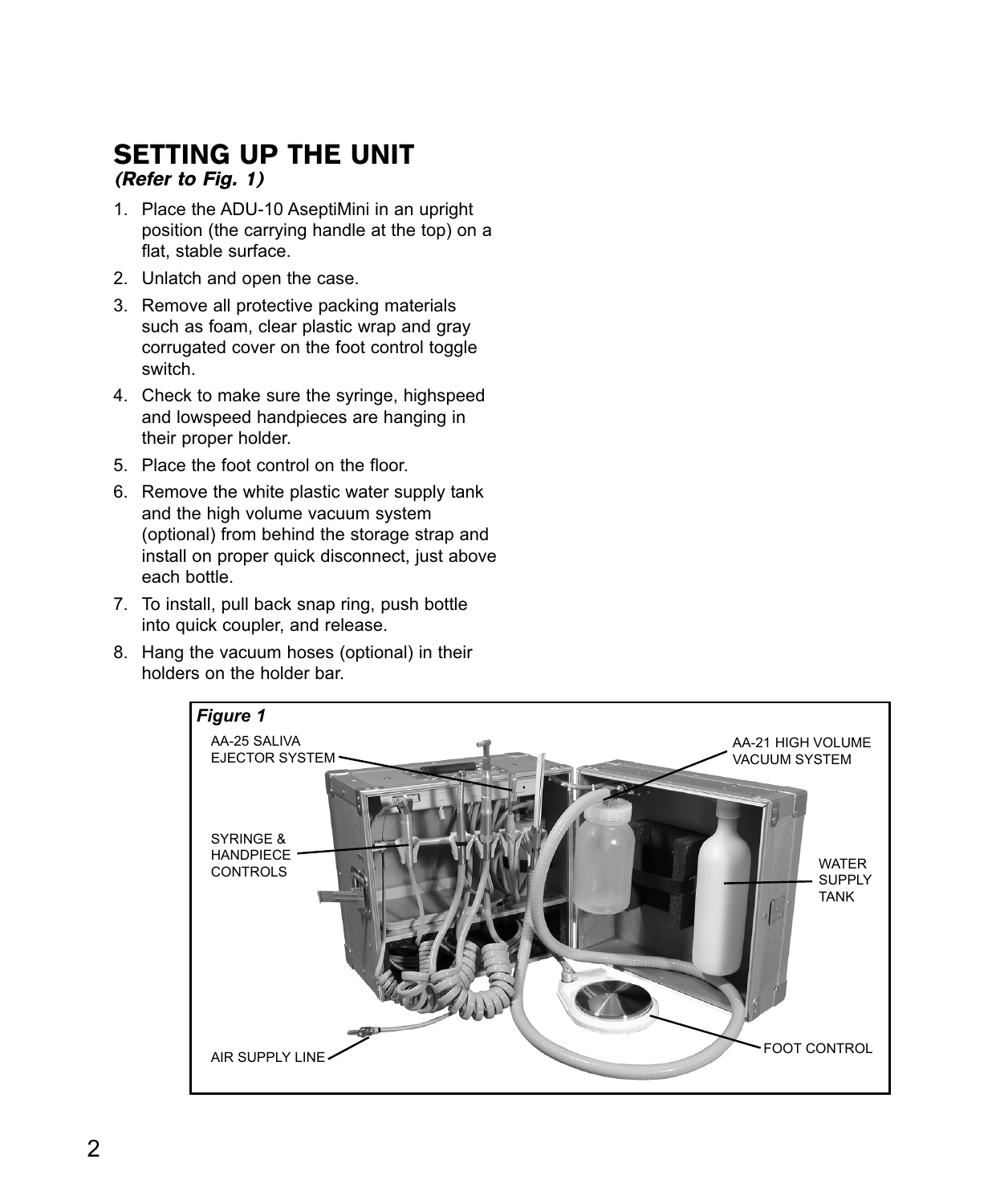# **OPERATION**

#### TA-90D 3-WAY AIR/WATER SYRINGE:

Depress the right button for air operation, and the left button for water operation. Depressing both buttons will create a mist. The syringe features quick-change autoclavable tips: To remove a tip, press on the locking collar surrounding the tip socket and pull the used tip straight out of the socket (Fig. 2). To insert a new tip, press locking collar and push tip into socket as far as it will go. Release collar and gently tug on tip before using to ensure that tip is securely locked into socket.

- **1)** Remove contaminated syringe tip.<br> **2)** Remove all visible signs of contam
	- **2)** Remove all visible signs of contamination before autoclaving.
	- **3)** Autoclave tip at 132° C (270° F) for ten minutes.
	- **4)** Sterilize between each patient use.

**NOTE**: Since only the tips can be autoclaved, it is recommended that the air/water syringe be bagged with a disposable, single-use plastic sleeve between each patient use.



Avoid damage to the syringe by removing the tip when closing the ADU-10 case for transportation. **NOTE**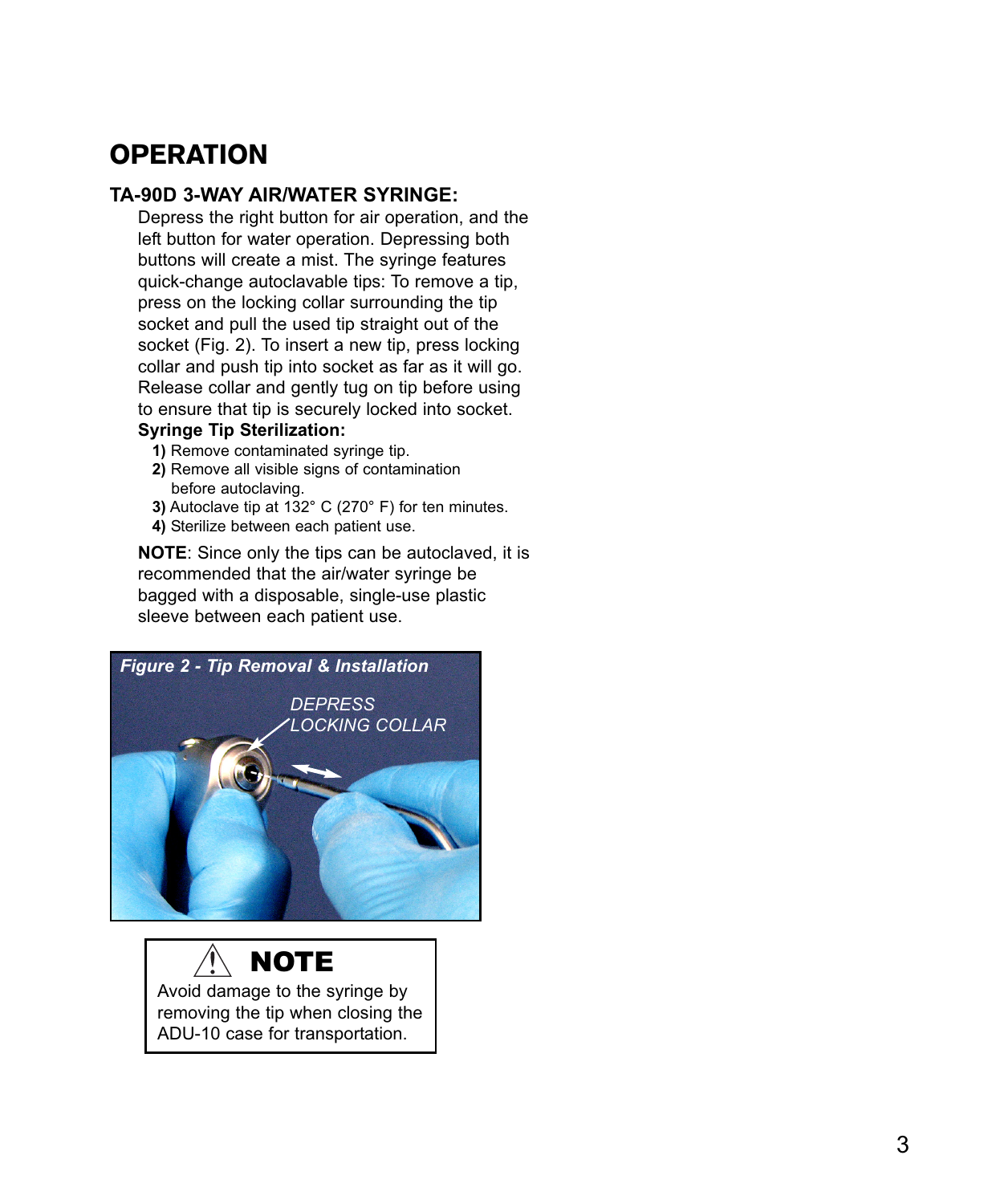#### **HANDPIECE CONTROLS:**

The Aseptico ADU-10 includes one highspeed control with water coolant and one lowspeed control mounted to a swivel holder bar (Fig. 3). These are fully automatic. By placing a handpiece into its proper holder, the pressure is automatically shut off. When a handpiece is removed from it's holder, pressure is automatically opened and ready for use with the foot control.



#### **WET/DRY FOOT CONTROL:**

The foot control provides variable speed operation to the handpieces and activates water coolant spray to the highspeed handpiece control (Fig. 4).

Remove the foot control from its storage compartment in the case and position it on the floor. For handpiece operation, apply foot pressure to any part of the center disk. The handpiece must be removed from its holder before operation can begin.

To activate the water coolant to the highspeed handpiece control, move the wet/dry toggle switch to the right position. Move the toggle switch to the left position to disable water coolant.

#### **AIR SUPPLY LINE:**

To activate the ADU-10 unit, you must connect the air supply line to a dry, filtered, 70-100 psi air source such as the Aseptico AA-74 compressor. Simply remove the 1/4" grey air supply line from the storage compartment in the ADU-10 case and connect the quick disconnect into the compressed air source (Fig. 5).



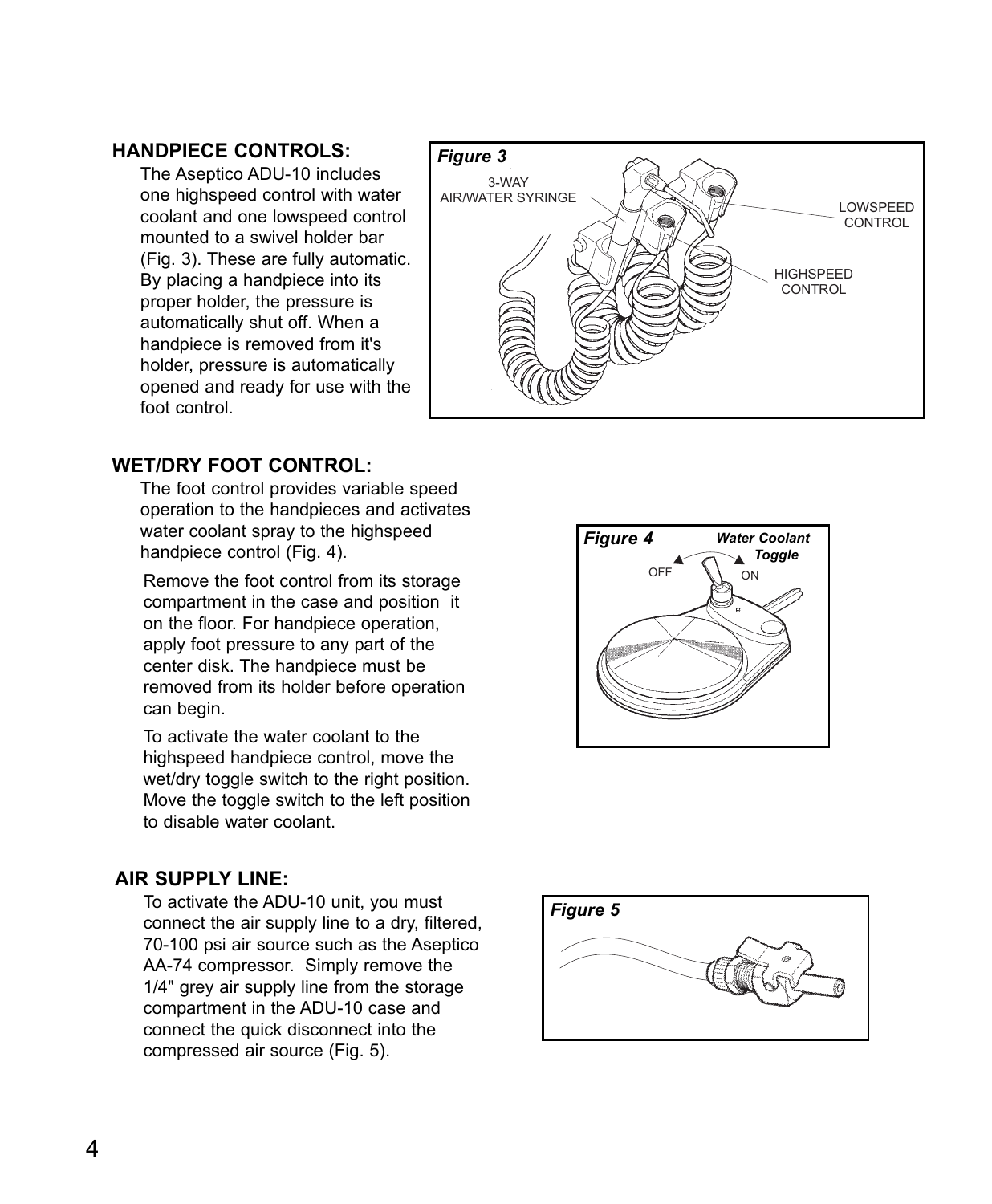#### **WATER SUPPLY TANK:**

The Aseptico ADU-10 incorporates a self contained pressurized water system. This consists of a 28oz. white plastic tank dispensing water through the 3-way syringe and highspeed handpiece control. The water tank screws in to the ADU-10 case (Fig. 6). Before removing the tank for refilling, it must be depressurized. Disconnect the tank from the air supply allowing pressure to release. To fill the tank, release pressure, then unscrew tank and fill with water. Screw tank back into place. Sterilization of tank is recommended between uses.

#### **PRESSURE GAUGE:**

The pressure gauge on the front panel gives you a visual indication of the drive air pressure to handpieces (Fig. 7).

#### **WATER COOLANT FLOW CONTROL:**

Adjusts the flow of water coolant to the highspeed handpiece control (Fig. 7).

**AIR COOLET INTERNATIONAL Stops the flow of air coolant to the** highspeed handpiece control (Fig. 7).



# $\triangle$  CAUTION

Water Supply Tank is pressurized during operation. Depressurize water bottle by loosening 1/2 turn before removing.

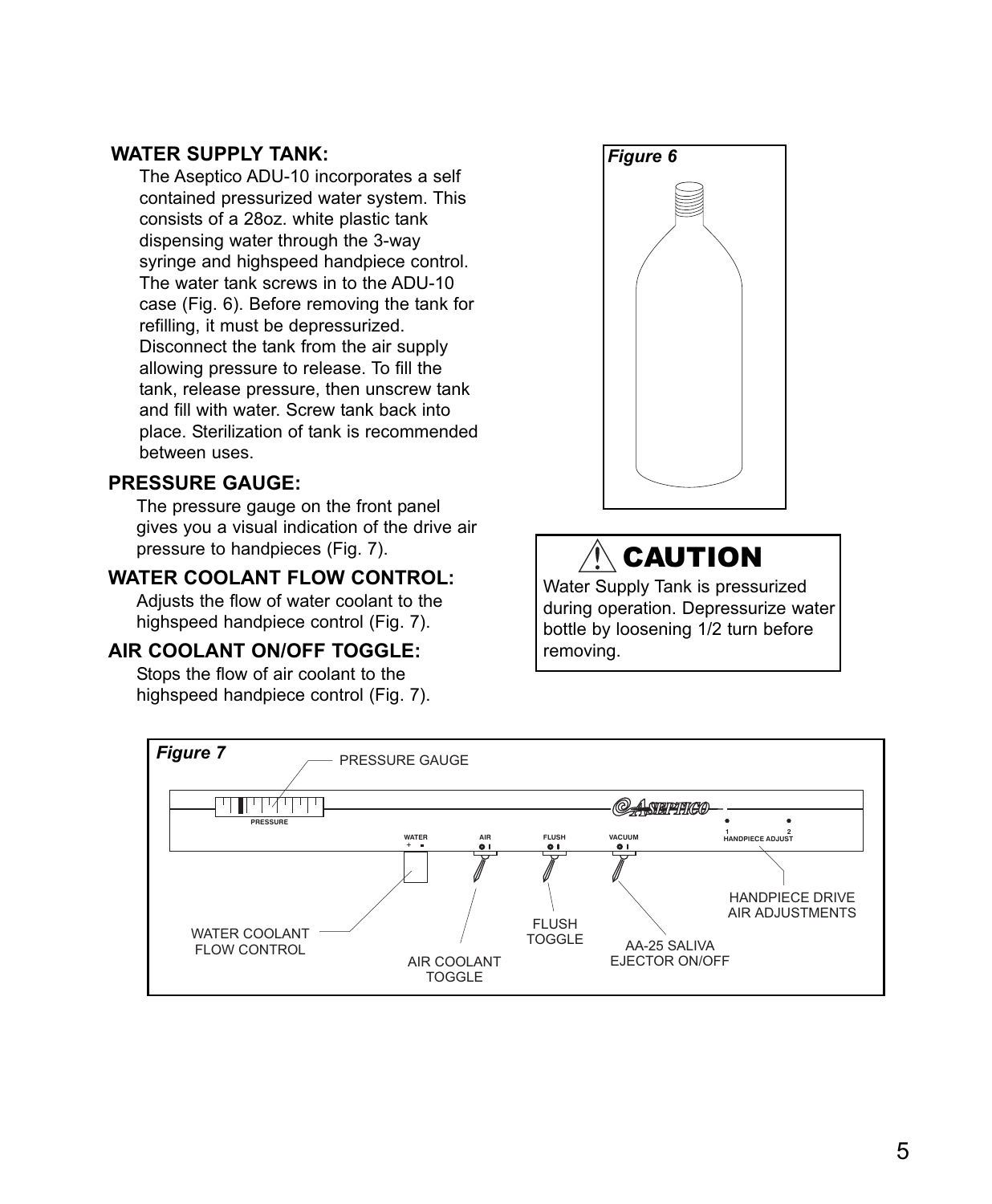#### **FLUSH TOGGLE:**

The flush toggle allows you to quickly and completely flush your handpieces, washing away contaminants which may have accumulated in the handpiece and tubing. You should flush the handpieces for about 5 seconds after every patient, and about 20 seconds at the beginning of each day to reduce overnight bacterial accumulation which may have occurred. To flush your handpieces remove them from their holder, directing the spray away from you and into a basin, then flip the flush toggle (Fig. 7) and hold the desired number of seconds. Release the flush the flush toggle.

# **OPTIONAL AA-21 HIGH VOLUME**

The AA-21 Steri-Vac is an air powered, self contained oral evacuator system. It is supplied with a plastic waste container and a single high velocity hose (Fig. 8).

Remove the vacuum bottle and hose assembly from behind the storage strap and install into the quick disconnect above it.

To operate, remove the vacuum hose from holder and insert a standard oral evacuator tip. Depress the on/off switch on the side of the hose end for vacuum.

Waste from the vacuum system will collect in the attached plastic bottle. When the waste container is 3/4 full, it should be emptied. After each use, the vacuum system should be cleaned by running clean water or a vacuum system cleanser through the evacuator hose and thoroughly cleaning waste bottle. A small and large capacity waste container are provided and are interchangeable.

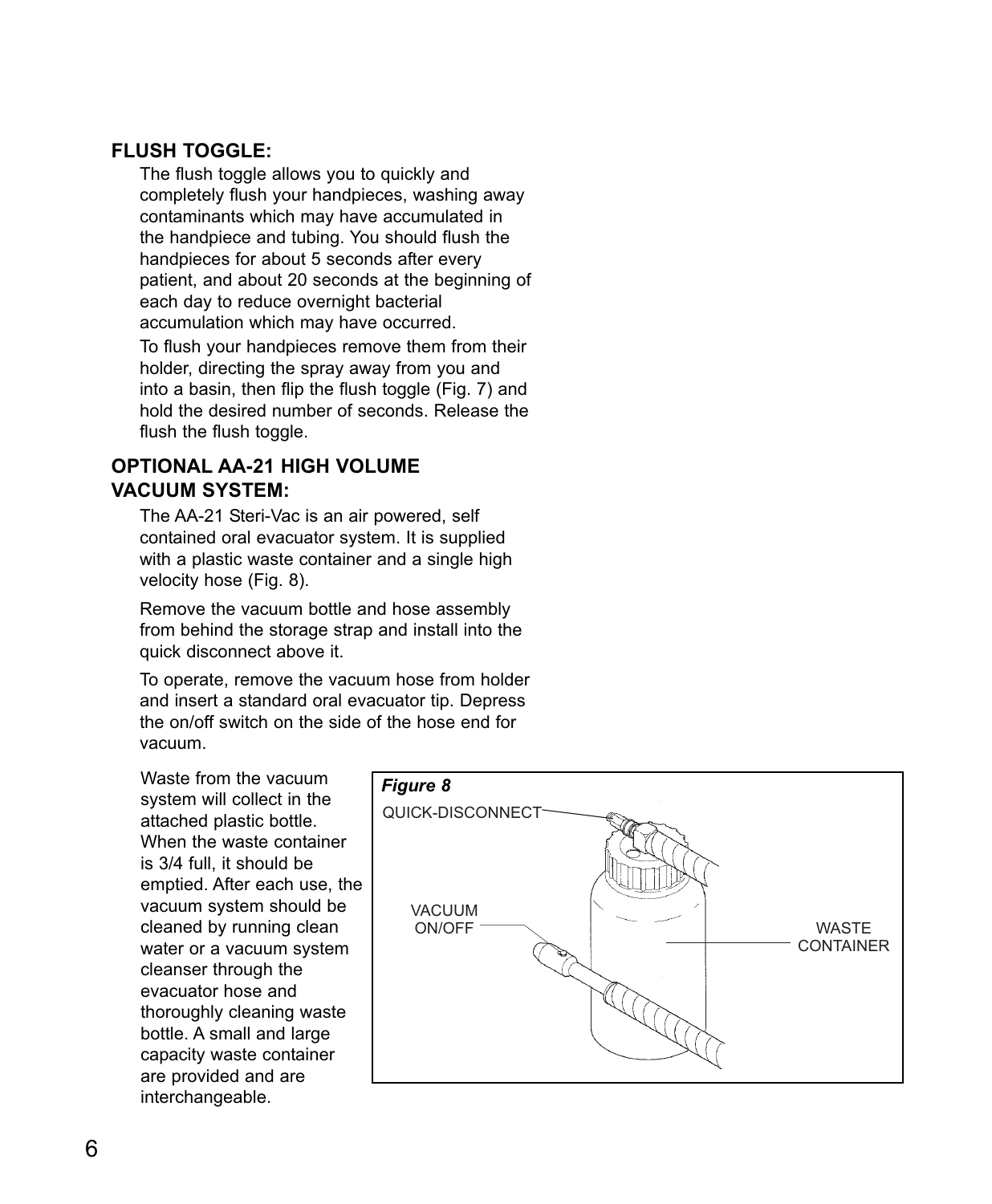#### **OPTIONAL AA-25 SALIVA EJECTOR VACUUM SYSTEM:**

The AA-25 Saliva Ejector is an air powered, self contained oral evacuation system. It is supplied with a plastic waste container and a single low velocity hose (Fig. 9).

To operate, remove the saliva ejector valve from holder and insert a standard saliva ejector tip. Turn the vacuum toggle switch on. The vacuum may be adjusted by moving lever valve on the saliva ejector tip. The lever valve assembly snaps apart at the swivel and may be autoclaved.

Waste from the vacuum system will collect in the attached plastic bottle. When the waste container is 3/4 full, it must be emptied to prevent a back-up in the system. After each use, the vacuum system should be cleaned by running clean water or vacuum system cleanser through the evacuator hose and thoroughly cleaning the waste bottle. Also, remove rubber tip and clean or replace the plastic screen.

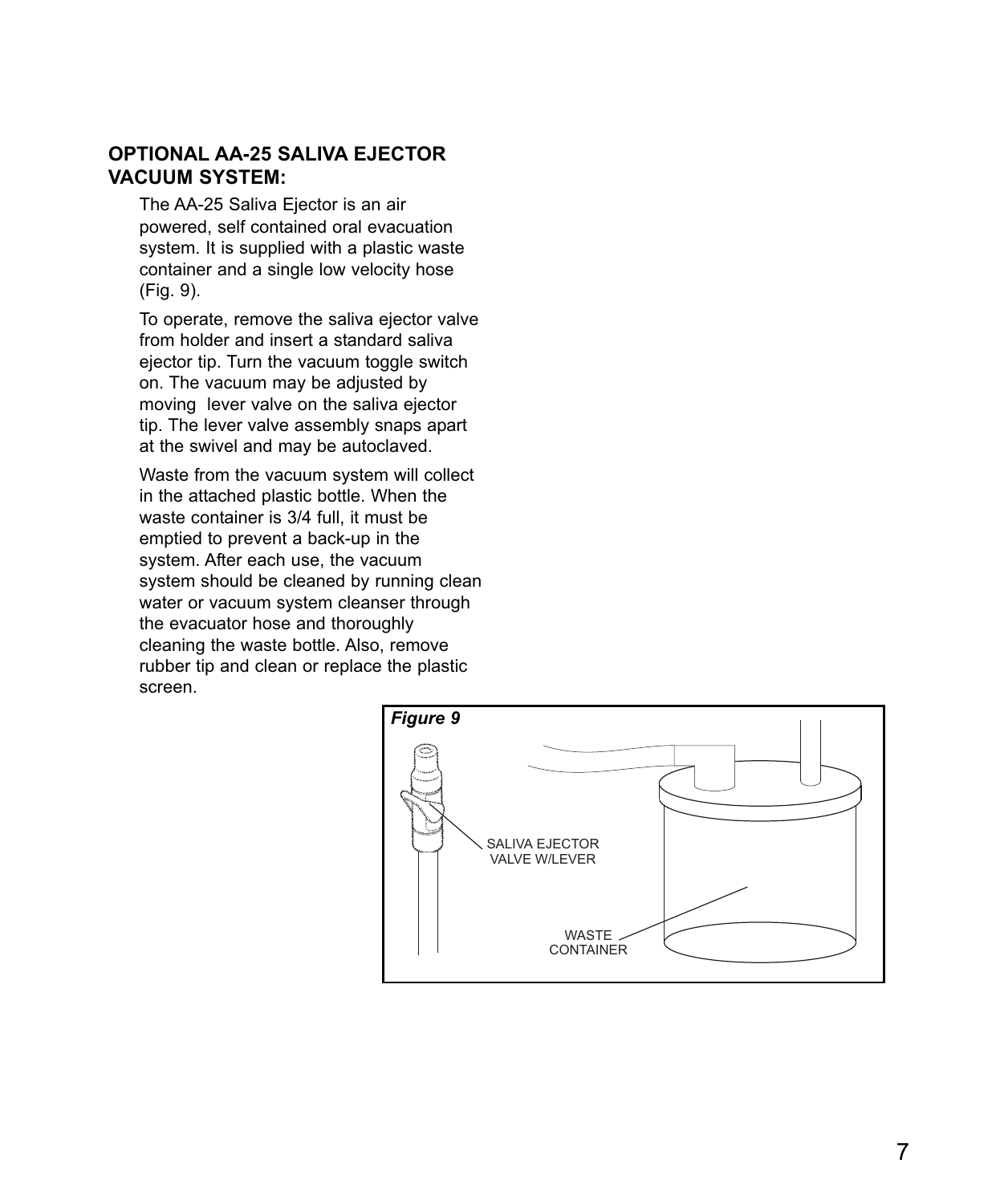# **ADJUSTMENTS**

### HANDPIECE DRIVE AIR ADJUSTMENT:

The handpiece drive air pressure must be<br>The handpiece drive air pressure must be adiusted to meet the handpiece manufacturer's specifications. For most highspeed handpieces, the maximum drive pressure is 32 PSI, and 45 PSI for most lowspeed handpieces.

Locate the drive pressure adjustment controls labeled '1' and '2' on the front panel (Fig. 7). Control '1' adjusts the highspeed handpiece control, and control '2' adjusts the lowspeed handpiece. Install and run a highspeed or lowspeed handpiece. While watching the pressure gauge, turn the handpiece drive air pressure control with a small screwdriver until the handpiece runs at the specified maximum pressure when the foot control is fully depressed. Clockwise decreases pressure and counterclockwise increases pressure.

#### **WATER COOLANT FLOW ADJUSTMENT:**

The water coolant to the highspeed handpiece control can be varied from a fine fog spray to a heavy stream.

Install and run a highspeed handpiece at a midrange speed. Make sure the wet/dry toggle is in the 'on' position on the foot control. Turn the water coolant flow control located on the front panel clockwise until it seats softly. Begin turning counterclockwise until a fine mist is visible. This will provide excellent cooling while bur is cutting.

#### **MASTER PRESSURE REGULATOR VAI VES·**

**VALVES:** These adjustment valves are preset for normal operating pressures and should not require any further adjustment. These valves are located on the left panel of the delivery head as you face the unit. If for some reason they need further adjustment, you can adjust as follows:

**MASTER AIR LINE PRESSURE VALVE:** The regulator valve toward the back of the delivery head controls the line pressure from the compressed air source to the unit. Turning the valve stem clockwise will increase this pressure and counterclockwise will decrease pressure.

#### **MASTER WATER PRESSURE VALVE:**

The regulator valve toward the front of the delivery head controls the air input pressure in the water tank. Turning the valve stem clockwise will increase water pressure and counter-clockwise will decrease pressure. Do not over-pressurize the water tank.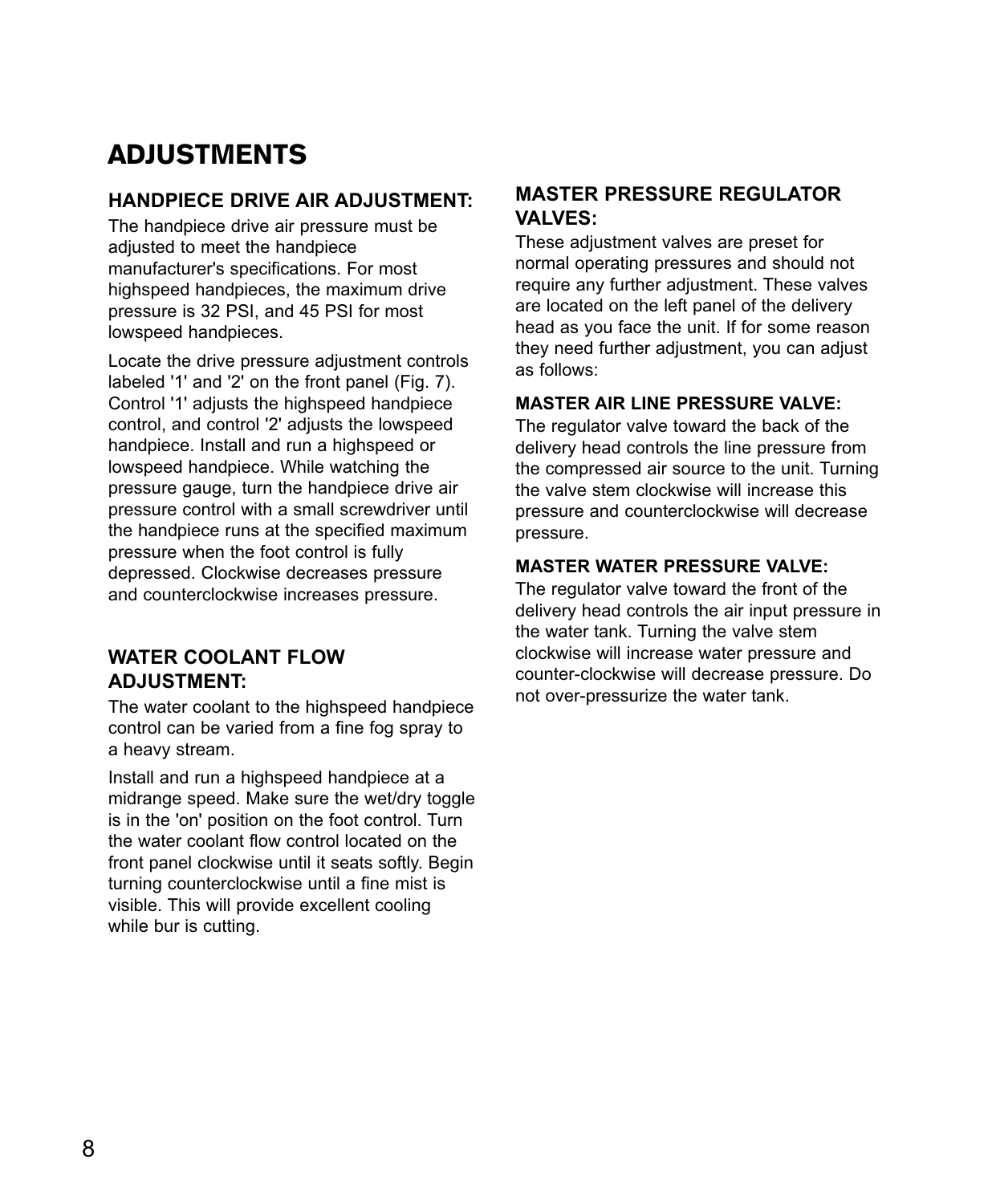# **MAINTENANCE**

Because of its simple design, the Aseptico ADU-10 AseptiMini requires very little maintenance. Any maintenance that is needed can be performed in minutes.

#### **BLEEDING THE SYSTEM:**

**BLEEDING THE SYSTEM:** If the unit will not be used for an extended period of time or the unit might be subjected to freezing conditions, you should bleed the system.

Simply empty the contents of the water supply tank and install the tank back onto the quick disconnect. Operate the air/water syringe and highspeed handpiece with water coolant 'on' until only air comes through the water lines. Pack unit and store as normal.

#### **HANDPIECE FLUSH:**

Flush the handpieces for about 5 seconds after every patient, and about 20 seconds at the beginning of each day. Refer to page 4.

#### **GENERAL CLEANING:**

The external surfaces of the case should be cleaned using a mild solution of liquid detergent and water. Any external surfaces of the unit that are contacted during use should carefully be wiped down with a disinfectant at the beginning of each day and between each patient.

As described in the vacuum section the optional high and low volume vacuum systems should always be thoroughly cleaned after use.

#### **PACKING THE UNIT FOR TRANSPORTATION:**

If the ADU-10 unit is going to be shipped abroad, it is recommended that the original or similar packing material be put into place to avoid dents and scratches from parts inside of the case shifting.